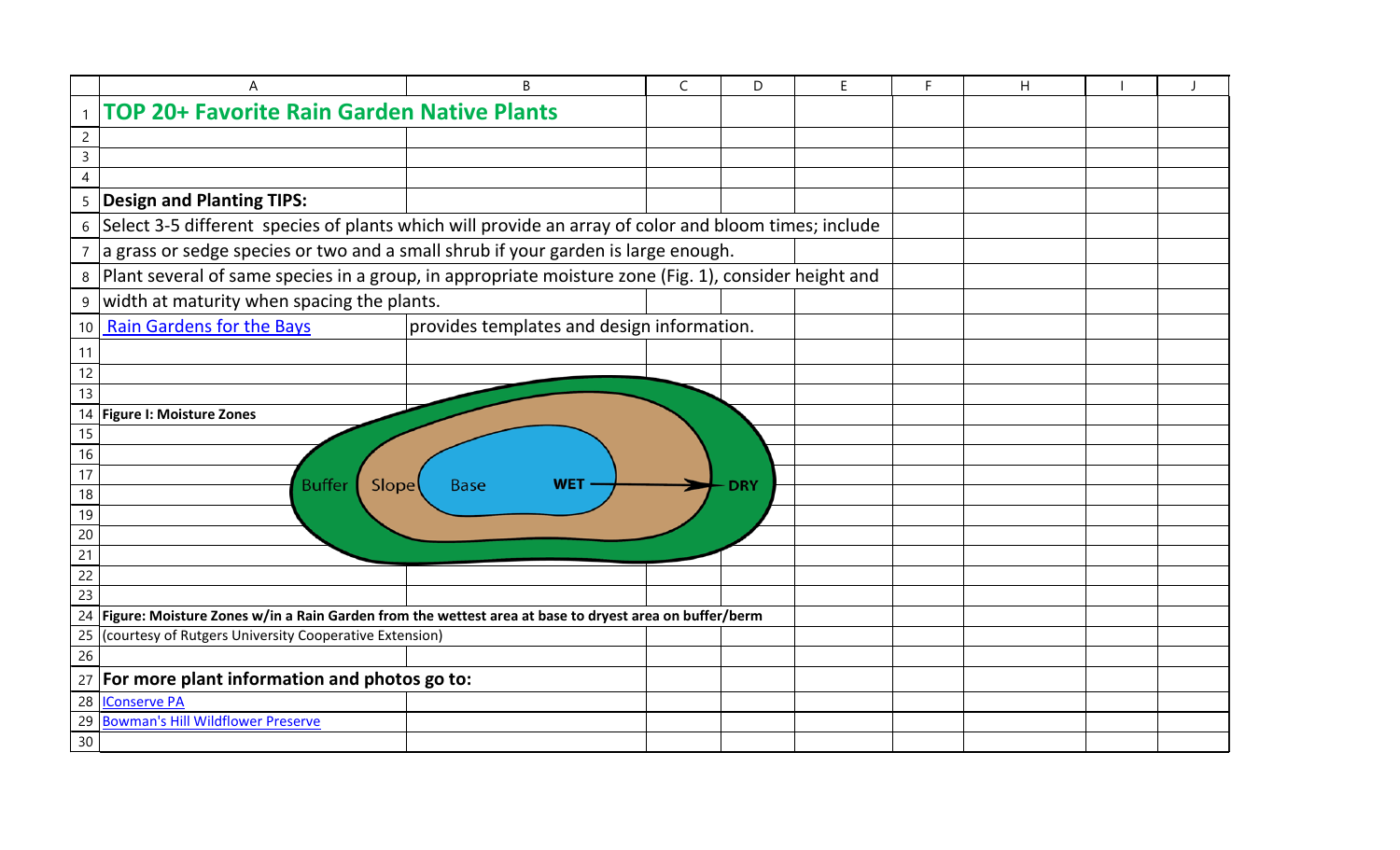|    | A                                             | B                             | $\mathsf C$   | D              | E                  | F.            | H                               |  |
|----|-----------------------------------------------|-------------------------------|---------------|----------------|--------------------|---------------|---------------------------------|--|
| 31 |                                               |                               |               |                |                    |               |                                 |  |
|    | 32 Mostly Sunny Garden Site (Sun, part shade) |                               |               |                |                    |               |                                 |  |
| 33 |                                               |                               |               |                |                    |               |                                 |  |
| 34 | <b>Common Name</b>                            | <b>Botanical Name</b>         | <b>Bloom</b>  | Height         | Color              | Location      |                                 |  |
| 35 | <b>Herbaceous Perennials and Grasses</b>      |                               |               |                |                    |               |                                 |  |
|    | 36 Eastern Columbine                          | Aquilegia canadensis          | Spring        | $1 - 2'$       | Red                | Slope         | hummingbirds                    |  |
| 37 | Buttlerfly weed; orange milkweed              | Asclepias tuberosa            | <b>Summer</b> | $1 - 2'$       | Orange             | Slope         | butterflies                     |  |
|    | 38 Swamp Milkweed                             | Asclepias incarnata           | Su            | $2 - 4'$       | pink/purple        | <b>Base</b>   | butterflies                     |  |
|    | 39 Purple Coneflower                          | Echinacea purpurea            | Su            | $2 - 3'$       | pink/purple        | <b>Buffer</b> | birds                           |  |
|    | 40 Blue Flag Iris                             | Iris versicolor               | Su            | $2 - 3'$       | purple             | <b>Base</b>   |                                 |  |
| 41 | <b>Blazing Star</b>                           | Liatrus spicata               | lSu           | $3 - 4'$       | Purple             | Slope         | butterflies                     |  |
|    | <b>Cardinal Flower</b>                        | Lobelia cardinalis            | Su            | $2 - 4'$       | Red                | <b>Base</b>   | hummingbirds                    |  |
|    | 43 Great Lobelia                              | Lobelia siphilitica           | Su            | $2 - 4'$       | Blue/Purple        | <b>Base</b>   | birds                           |  |
| 44 | Bee Balm                                      | Monarda didyma                | lSu           | $2 - 5'$       | Scarlet            | <b>Base</b>   | butterflies, bees               |  |
|    | 45 Foxglove beard-tongue                      | Penstemon digitalis           | Sp            | $2 - 4'$       | white/purple       | Slope         | hummingbirds, bees, butterflies |  |
|    | 46 Black-eyed Susan / Brown-eyed Susan        | Rudbeckia herta or R. triloba | Su-Fall       | $3 - 5'$       | yellow             | <b>Buffer</b> | birds/butterflies               |  |
|    | 47 Little Bluestem grass                      | Schizachyrium scoparium       | Su/Fall       | $3 - 5'$       | Wheat/Pink         | <b>Buffer</b> |                                 |  |
|    | 48 New England Aster                          | Symphyotrichum novae-angliae  | Fall          | $3 - 5'$       | Purple             | Slope         | bees, butterflies               |  |
| 49 | <b>Shrubs</b>                                 |                               |               |                |                    |               |                                 |  |
| 50 | Inkberry or Winterberry Holly                 | Ilex glabra                   | Fall          | $3 - 6'$       |                    | <b>Buffer</b> | birds                           |  |
| 51 | Amer.Cranberry vibernum (Shrub)               | Viburnum trilobum'compactum'  | Fall          | $6' \times 6'$ | <b>Red berries</b> | <b>Buffer</b> | birds                           |  |
| 52 |                                               |                               |               |                |                    |               |                                 |  |
|    | 53 Mostly Shady Site (part-shade, shade)      |                               |               |                |                    |               |                                 |  |
| 54 | Eastern Columbine                             | Aquilegia canadensis          | Sp            | $1 - 2'$       | Red                | <b>Buffer</b> | hummingbirds                    |  |
|    | 55 Pennsylvania Sedge                         | Carex pensylvanica            | Sp, Su, Fall  | $6 - 18"$      | Wheat              | <b>Buffer</b> |                                 |  |
| 56 | Turtlehead                                    | Chelone glabra                | Su            | $2 - 3'$       | white              | <b>Base</b>   | bees                            |  |
| 57 | Great Lobelia                                 | Lobelia siphilitica           | lSu           | $2 - 4'$       | Blue/Purple        | <b>Base</b>   |                                 |  |
|    | 58 Virginia Bluebells                         | Mertensia virginica           | Sp            | $1^{\prime}$   | Blue               | <b>Base</b>   | bees                            |  |
|    | 59 Cinnamon Fern                              | Osmunda cinnamomea            | Sp, Su, Fall  | $2 - 4'$       | Green              | Slope         |                                 |  |
| 60 | Wild Blue Phlox                               | Phlox divaricata              | Sp            | $1^{\prime}$   | Blue/Purple        | <b>Base</b>   |                                 |  |
| 61 | Christmas Fern                                | Polystichum acrostichoides    | Sp, Su, Fall  | $1 - 2'$       | Green              | Base          |                                 |  |
|    | 62 Bluestem Goldenrod                         | Solidago caesia               | Fall          | 2'             | yellow             | <b>Buffer</b> | bees, butterflies               |  |